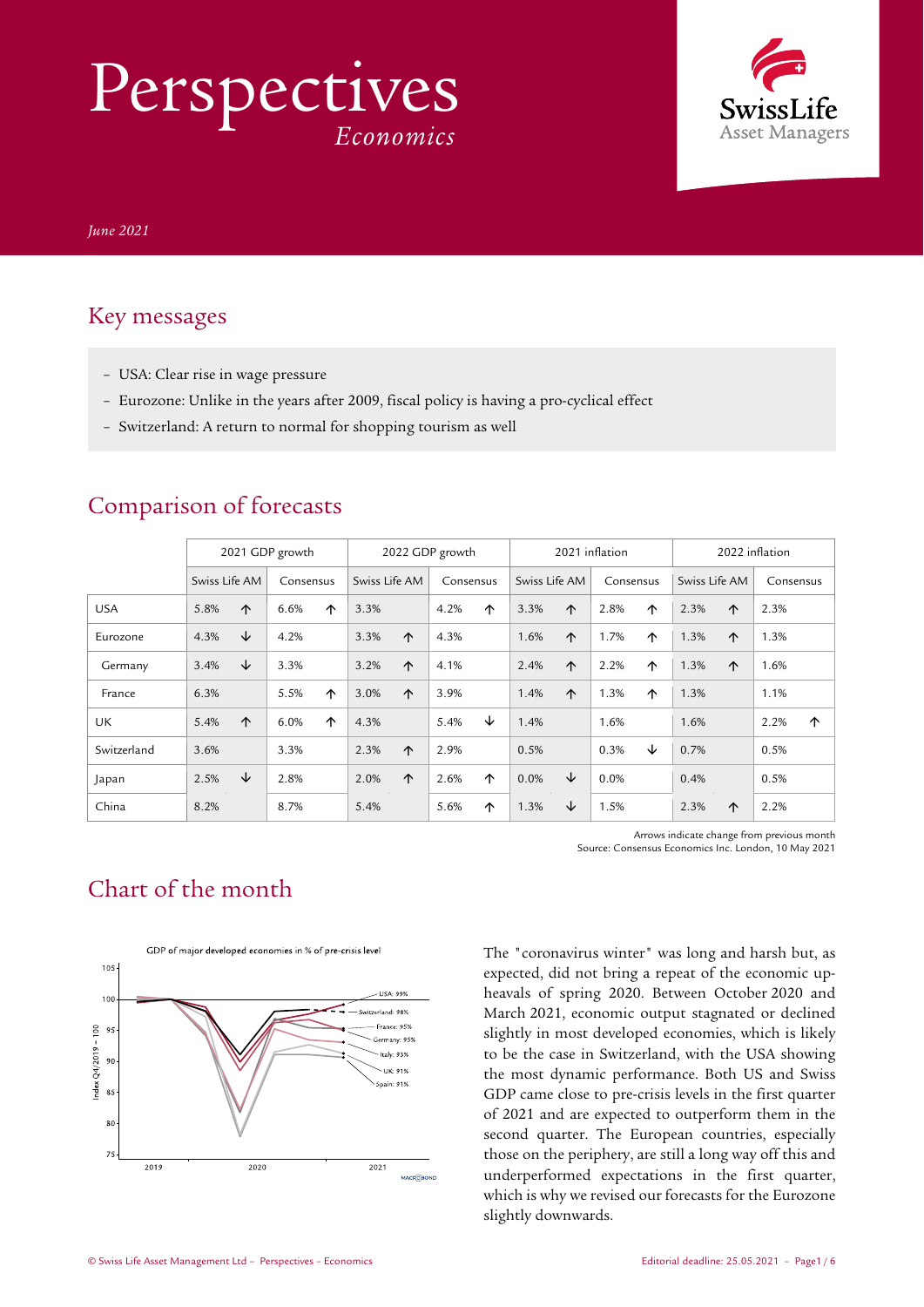# *USA Eurozone*

#### **GDP growth**

| Swiss Life Asset Managers | Consensus  |
|---------------------------|------------|
| $2021:5.8\%$              | 2021: 6.6% |
| $2022:3.3\%$              | 2022:4.2%  |

With the rapid recovery of the US economy, financial markets' expectations of economic data have risen somewhat too much, resulting in more frequent disappointments of late. For example, retail sales fell slightly in April, but this is not a cause for concern after the rapid increase since the beginning of the year (around 15%). Labour market data were somewhat more surprising. Instead of the expected million, only 266,000 jobs were created in April and the unemployment rate rose from 6.0% to 6.1%. Ironically, the worsening labour market bottlenecks could explain the low job growth. US companies report that it is difficult to find suitable personnel – the corresponding sub-indicator in the NFIB SME survey reached its highest-ever level in April. This suggests that job-seekers from crisis sectors increasingly do not match job advertisements in boom sectors. In addition, temporary federal subsidies to unemployment benefits may prevent some unemployed people in low-wage sectors from returning to the labour market on pre-crisis wages for the time being. Wage pressure has thus risen significantly since the beginning of the year, especially in sectors such as retail, catering and the hotel segment.

#### **Inflation**

| Swiss Life Asset Managers | Consensus  |
|---------------------------|------------|
| $2021:3.3\%$              | 2021: 2.8% |
| 2022: 2.3%                | 2022: 2.3% |

US headline inflation soared from 2.6% to 4.2% in April – well above expectations. This was due to higher energy prices and a sharp rise in goods prices – especially for used cars. Many price increases are cyclical (high demand encountering limited supply following easings) and are likely to prove temporary. Monetary policy will focus on services prices and wages, which have been rising at a much slower pace since the start of the year.

### Significant differences to 2009

| <b>GDP</b> growth         |           |
|---------------------------|-----------|
| Swiss Life Asset Managers | Consensus |
| 2021:4.3%                 | 2021:4.2% |
| 2022: 3.3%                | 2022:4.3% |

At first glance, the global economic upswing seems to follow the pattern of the years following the financial crisis. As in the past, the economic area of the European Monetary Union has so far been recovering more slowly than the USA, Switzerland or large parts of East Asia. However, it is particularly clear in the eurozone that the current situation is not comparable to the situation of 2009. Unlike back then, the external shock was not followed this time by a banking or sovereign debt crisis in Europe's domestic markets. The coordinated response of monetary and fiscal policy prevented a sharp rise in unemployment in all Member States. The unemployment rate in the eurozone stood at 8.1% in March 2021, well below the rate of 12.1% recorded at the peak of the European debt crisis. In addition, the unemployment rate is already on a downward trend, which should continue with the further opening of the services sectors. For the second quarter, we expect gross domestic product to grow by 2.1% over the previous quarter. In contrast to 2009, the medium-term course is also set for growth: while austerity programmes slowed the recovery back then, large-scale infrastructure programmes will have a pro-cyclical effect in the next few years.

| <b>Inflation</b>          |              |
|---------------------------|--------------|
| Swiss Life Asset Managers | Consensus    |
| 2021:1.6%                 | 2021:1.7%    |
| 2022:1.3%                 | $2022:1.3\%$ |

Currently, seven of the nineteen euro-member countries have an inflation rate of 1.8% or higher. Hence the growing number of voices warning of a sustained rise in inflation. To understand the latest developments, it is worth noting that over two thirds of the current 1.6% inflation rate is attributable to energy and food. In our view, a broad-based repetition of the rise in consumer prices is unlikely.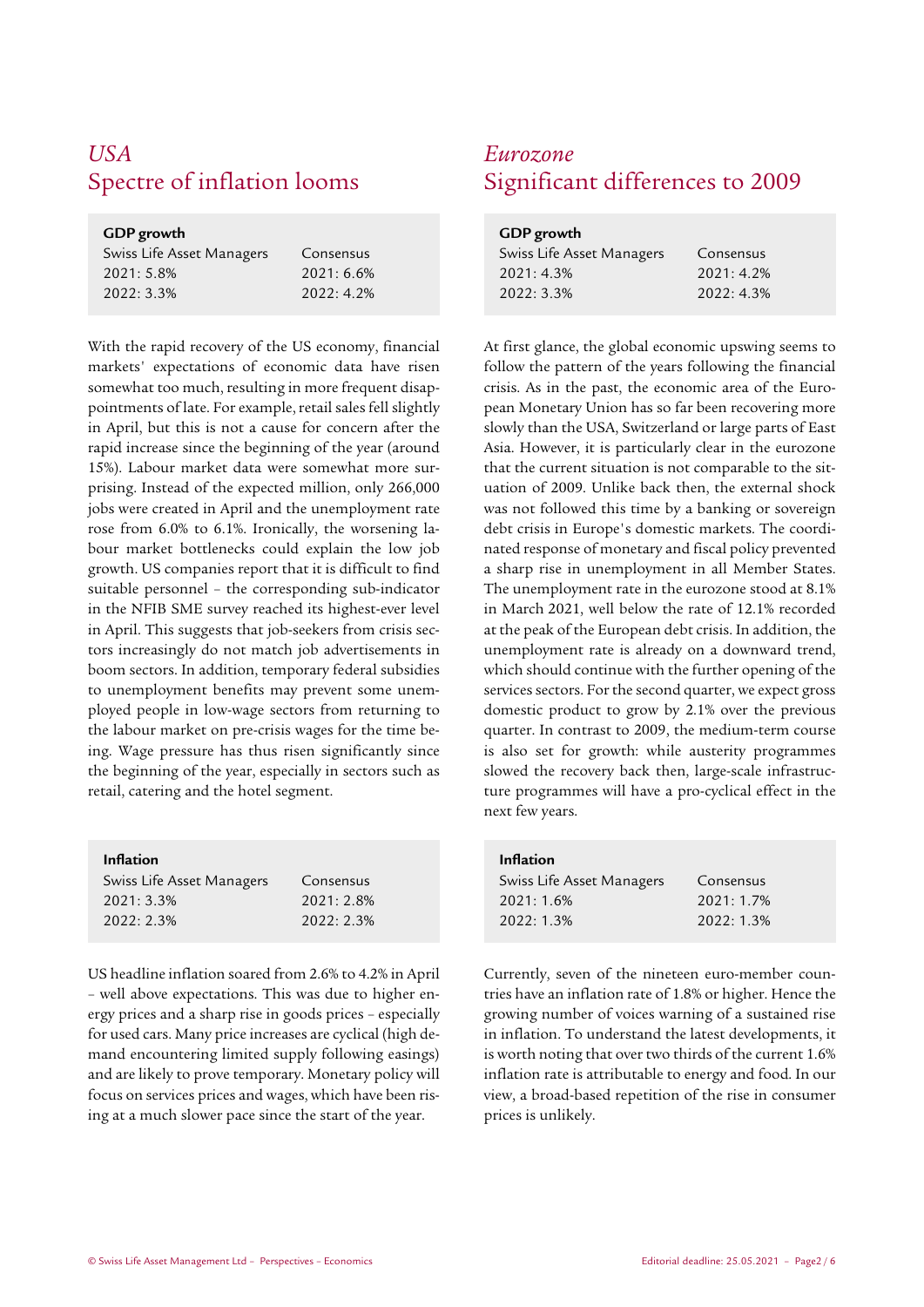### *Germany France*

#### **GDP growth**

| Swiss Life Asset Managers | Consensus  |
|---------------------------|------------|
| 2021:3.4%                 | 2021: 3.3% |
| 2022: 3.2%                | 2022: 4.1% |

When the federal emergency brake was introduced at the end of April, the seven-day incidence of COVID-19 cases was above the threshold of 100 in 15 of 16 federal states. A month later, all federal states with the exception of Saxony and Thuringia fell below this threshold and began to open shops and outdoor areas of restaurants. At the same time, Germany is recording steady progress with vaccinations. Further easings are likely to follow soon, prompting purchasing managers in the services sector to take a more positive view. Their PMI is currently at 52.8, i.e. back above the level of August 2020. We are therefore still expecting a significant recovery in economic activity for the current quarter. This follows a slightly stronger than expected contraction in GDP of -1.8% in the first quarter of 2021. Not surprisingly, private consumption in particular had a negative impact on growth during the winter months. GDP at the end of March was thus still 4.9% below the level of the fourth quarter of 2019. After the slumps in January and February, industrial production picked up again in March, at +2.5%. The even stronger increase in order intake indicates that producers are still struggling with supply bottlenecks. This assumption is also confirmed by the further increase in delivery times in the PMI for industry in May.

#### **Inflation**

| Swiss Life Asset Managers | Consensus  |
|---------------------------|------------|
| 2021:2.4%                 | 2021:2.2%  |
| 2022:1.3%                 | 2022: 1.6% |

In addition to low-baseline effects, global supply bottlenecks continue to drive prices. Producer price inflation in Germany rose to 5.2% in April, the highest level since August 2011. The main drivers were energy prices and prices for intermediate goods such as scrap metal and wood. This development should ultimately contribute to the temporary overshooting of consumer price inflation this year.

### Producers pay the price Little interest in inflation

| GDP growth                |              |
|---------------------------|--------------|
| Swiss Life Asset Managers | Consensus    |
| 2021: 6.3%                | $2021:5.5\%$ |
| 2022:3.0%                 | 2022:3.9%    |

The French economy suffered far less damage than Germany's economy in recent months, although containment measures were comparable with the start of the second wave in autumn 2020. In particular, service providers have now found solutions to bring their products and services to customers. For example, online commerce, which had previously been rather frowned upon, has now been greatly expanded. An extensive fiscal package helped to ensure that domestic demand remained robust in the first quarter 2021 in a European comparison. Consumption by private households and capital spending both contributed positively to GDP growth of 0.4%. While this number was in line with our own forecast, it significantly exceeded the consensus estimate. As a result, the forecast for GDP growth in 2021 was recently revised upwards in many places. In our still relatively optimistic scenario, we assume that the labour market situation will not deteriorate further and that tourism in the summer months will suffer less from the absence of foreign guests than in the previous year. Sentiment surveys covering all sectors of the French economy confirm our assumption that economic momentum accelerated significantly in the second quarter.

| <b>Inflation</b>          |              |
|---------------------------|--------------|
| Swiss Life Asset Managers | Consensus    |
| 2021:1.4%                 | 2021:1.3%    |
| 2022: 1.3%                | $2022:1.1\%$ |

According to Google Trends, the US internet search volume for the term "inflation" rose to a record level in May, while France received just half the number of searches compared to the previous record month of October 2004. Unlike Germany, stable VAT rates ensure there will not be any additional increase in consumer prices from that source. Accordingly, France's inflation rate will not rise above 2% for 2021 as a whole.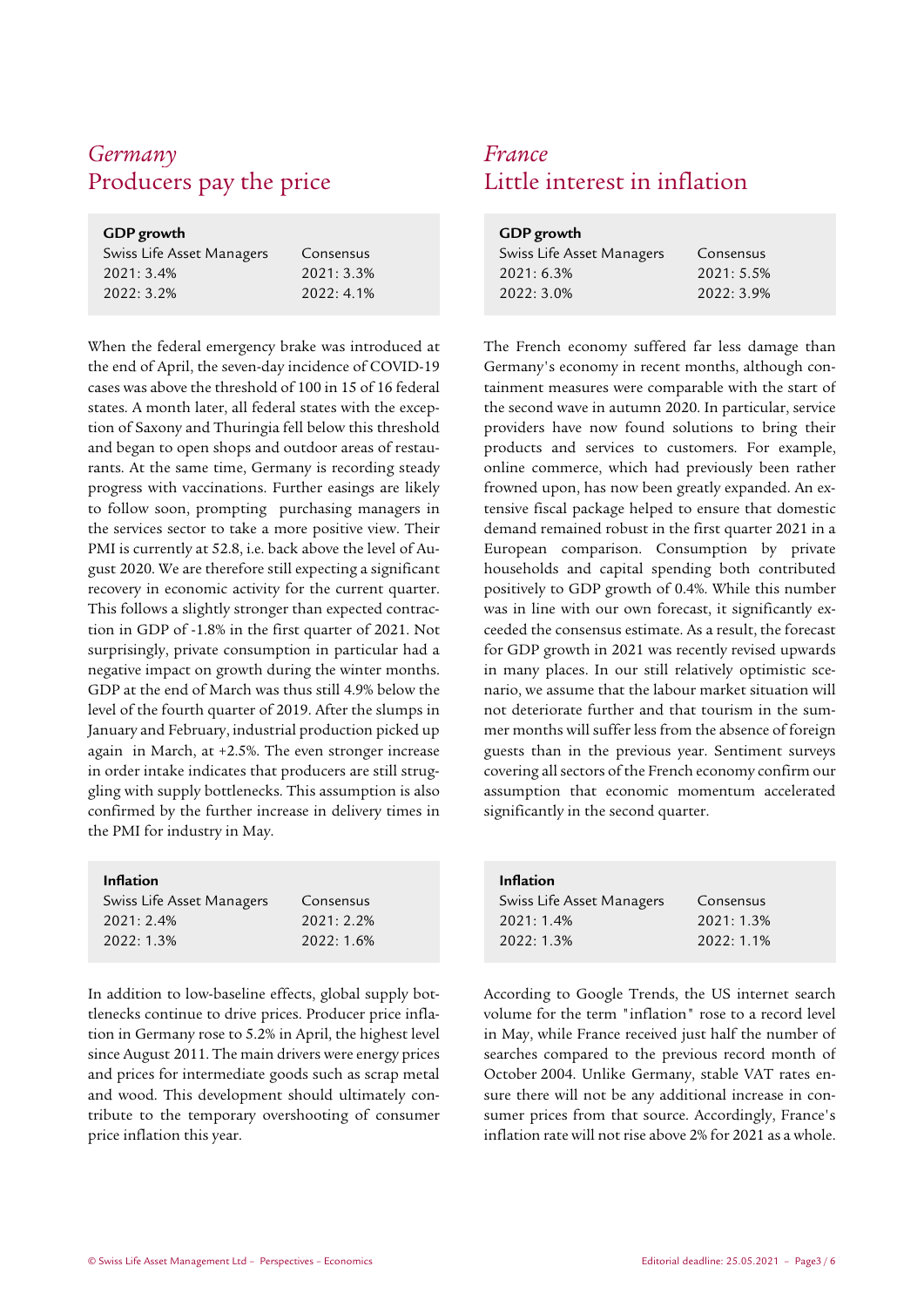# *UK Switzerland*

| GDP growth                |              |
|---------------------------|--------------|
| Swiss Life Asset Managers | Consensus    |
| 2021:5.4%                 | $2021:6.0\%$ |
| 2022:4.3%                 | 2022:5.4%    |
|                           |              |

While UK output fell somewhat less than feared in the first quarter 2021 (-1.5% from the previous quarter), it still lagged most developed economies after the "coronavirus winter." Only in Spain was the gap to pre-crisis GDP (9.4%) even greater than in the UK (8.7%). The poor performance was due partly to the harsh containment measures but also to a more restrictive interpretation of national accounts, especially for government services, which have been hit by closures. Due to the low starting point and the brisk reopening timetable, the UK will see the highest quarterly growth rate among all developed markets in the second quarter: we currently expect 3.6%, with further upside potential. The figures published so far confirmed this. The UK is part of the exclusive club of economies, including the US, where the Purchasing Managers' Index (PMI) for services has been above 60 since April. Moreover, jobs were created again in March 2021 in a rolling quarteron-quarter comparison for the first time since the beginning of the pandemic, and the unemployment rate fell from 4.9% to 4.8%. For the time being, the rapid recovery and progress with the vaccination programme are likely to outshine structural problems such as the country's flagging Brexit-induced export performance and the domestic political tug-of-war over Scotland's independence efforts.

| <b>Inflation</b>          |           |
|---------------------------|-----------|
| Swiss Life Asset Managers | Consensus |
| 2021:1.4%                 | 2021:1.6% |
| 2022:1.6%                 | 2022:2.2% |
|                           |           |

Inflation in April 2021 increased as expected from 0.7% to 1.5%. This was due to higher energy prices and the normalisation of goods and services prices as COVID restrictions were eased. In contrast to the USA and Germany, we do not expect inflation to exceed the Bank of England's 2% target in 2021 due to the large output gap.

## Vaccinations and growth spurt Cross-border shopping resumes

| GDP growth                |           |  |  |  |  |
|---------------------------|-----------|--|--|--|--|
| Swiss Life Asset Managers | Consensus |  |  |  |  |
| 2021:3.6%                 | 2021:3.3% |  |  |  |  |
| 2022:2.3%                 | 2022:2.9% |  |  |  |  |

On 1 June, the State Secretariat for Economic Affairs SECO will publish its first estimate of GDP for the first quarter of 2021. We expect GDP to be 0.4% down on the previous quarter. Measured against the median forecast of -0.9% from a Bloomberg survey of thirteen institutes, our forecast is comparatively optimistic. We base our observations on the following: SECO's Weekly Economic Activity Index (WWA) recovered from the middle of the first quarter and at times already surpassed the previous year's levels. With the reopening of stores in March, retail sales increased strongly by 22% from the previous month. The recovery of industrial production continued in the first quarter, and exports of goods to China reached record levels. In the medium term, Swiss exporters will benefit from infrastructure programmes in the US and southern Europe. The course is also set for growth in the short term. We expect GDP to grow by 1.7% in the current quarter. Since mid-May, the return to normal has also meant a return to cross-border shopping. Sales of food, beverages and tobacco in stores in southern Germany are already returning to pre-crisis levels. One risk to our forecast is the cancellation of the Olympic Summer Games in Tokyo and the resulting loss of the licensing income of the Swiss-based organiser IOC.

| <b>Inflation</b>          |           |
|---------------------------|-----------|
| Swiss Life Asset Managers | Consensus |
| 2021:0.5%                 | 2021:0.3% |
| 2022:0.7%                 | 2022:0.5% |

In April, consumer inflation rose to 0.3%. This marked the end of the fourth deflationary phase since 2008. We expect a further increase in the coming months, driven in particular by higher prices in the hospitality and hotel industry, as well as for foreign travel. Retailers' price-setting power remains limited by new entries and cross-border offers.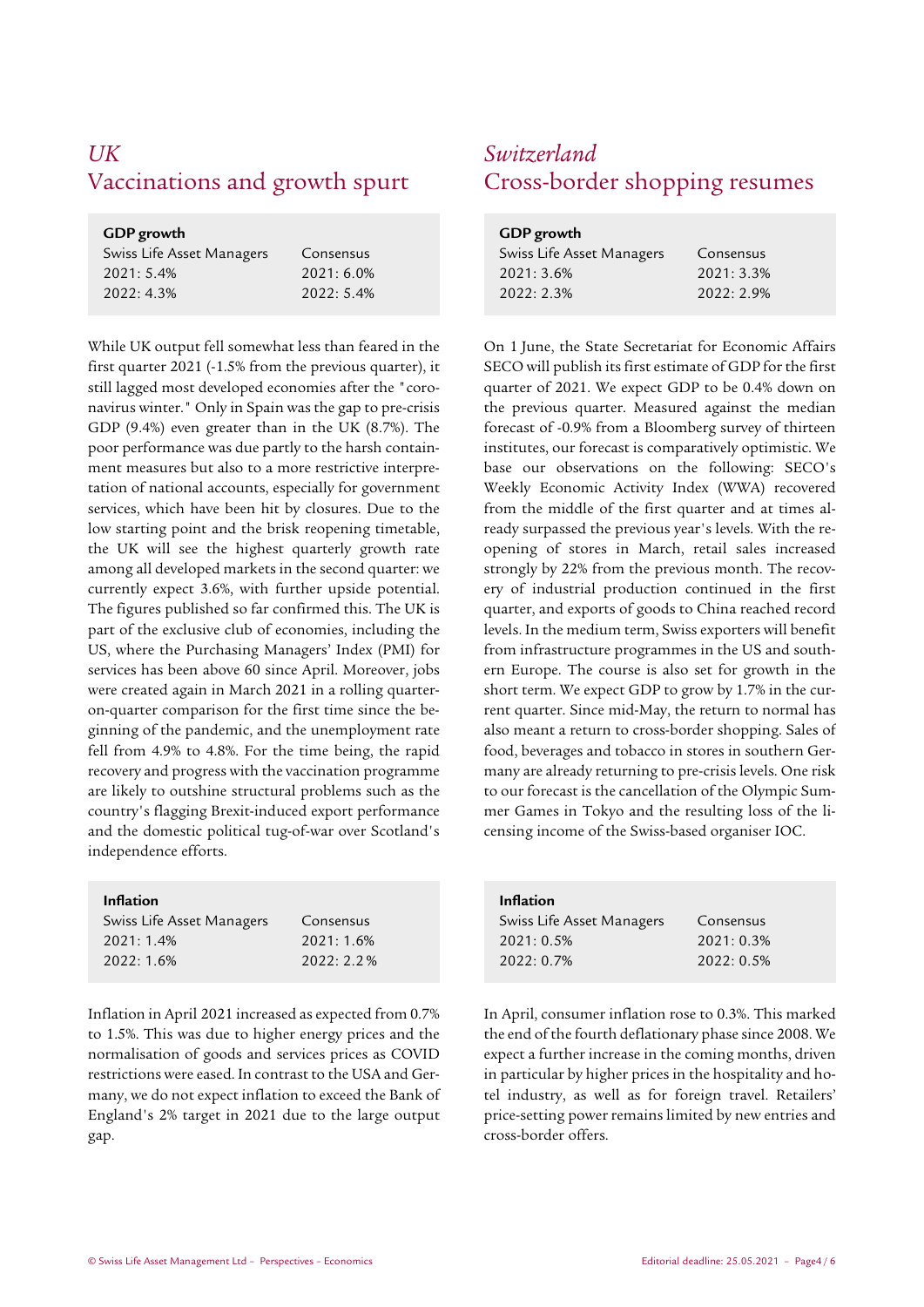# *Japan China*

| Consensus |
|-----------|
| 2021:2.8% |
| 2022:2.6% |
|           |

Japan's Prime Minister Yoshihide Suga is truly unenviable at the moment – approval ratings have recently fallen to lows since he took over the reins in September 2020. Japan is still struggling with a third (or, depending on the counting, fourth) wave of infections. This is pushing up fatalities while the vaccination campaign is only now gaining momentum due to lengthy approval procedures. In terms of vaccination progress, Japan is three months behind the countries of continental Europe, which were themselves considered to be sluggish. For a long time, only the Pfizer vaccine was available. The Moderna and AstraZeneca vaccines were only approved on 20 May – a prerequisite for a faster pace of vaccination before the Olympic Games. The latter remain under public fire. While the government is trying to whip up enthusiasm, all the polls show that the population prefers to cancel or postpone the games again. Clearly, such a (rather improbable) scenario would entail downside risks to our GDP forecast, which we have recently revised downwards due to poorer-than-expected first quarter data (GDP contraction by 1.3%). This was due to a surprising drop in business investment, but it should remain an exception this year as investment intentions are still intact.

#### **Inflation**

| Swiss Life Asset Managers | Consensus  |
|---------------------------|------------|
| 2021: 0.0%                | 2021: 0.0% |
| 2022: 0.4%                | 2022: 0.5% |

Against the backdrop of ubiquitous inflation fears, inflation numbers in Japan were surprisingly low and triggered a downward revision of our forecasts for 2021. In April, the annual inflation rate declined due to significantly lower mobile phone prices and, at - 0.4%, remains in negative territory, which is probably unique worldwide. We only anticipate slight and shortlived rises in inflation rates (to between 0.5% and 0.7%) at the end of the year.

### An unpopular prime minister Accelerated vaccination campaign

| <b>GDP</b> growth         |           |
|---------------------------|-----------|
| Swiss Life Asset Managers | Consensus |
| 2021:8.2%                 | 2021:8.7% |
| 2022:5.4%                 | 2022:5.6% |

Vaccinations are also proceeding quickly in China. As at 25 May, 36.6 vaccine doses had been administered per 100 inhabitants. The news of rising case numbers in neighbouring Asian countries is likely to lead to intensified efforts in the coming weeks. China's domestic economy recovered much faster than those in Europe or northern America. In the graph on page 1, China's gross domestic product, would already have reached 106.9% in terms of its pre-crisis level. Accordingly, the growth impulse of pent-up demand and increased savings already seems to be ebbing somewhat. A bigger impetus to manufacturing and foreign trade should come from an upturn in consumer demand from Europe. Domestic dynamic is being slowed, inter alia, by public authorities focusing on mitigating financial risks and limiting lending, in particular for the heavily leveraged real estate sector. At 8.2%, our GDP growth forecast for 2021 remains below the consensus expectation. In contrast to the aftermath of the great financial crisis, the emerging markets' demand impulses for the global economy remain comparatively low. Instead, countries like China are benefiting from the knock-on effects of infrastructure programmes in the USA and Europe.

| <b>Inflation</b>          |              |
|---------------------------|--------------|
| Swiss Life Asset Managers | Consensus    |
| 2021:1.3%                 | 2021:1.5%    |
| $2022:2.3\%$              | $2022:2.2\%$ |

Inflation in China increased slightly to 0.9% in April from 0.4% previously. Producer prices are rising much more sharply and are 6.8% above the previous year's level. Chinese producers seem unable to pass on higher commodity prices to consumers, which could be an expression of increased competition. China's current role in the economic cycle does not seem to be that of the global economy's growth engine, but rather that of a price regulator.